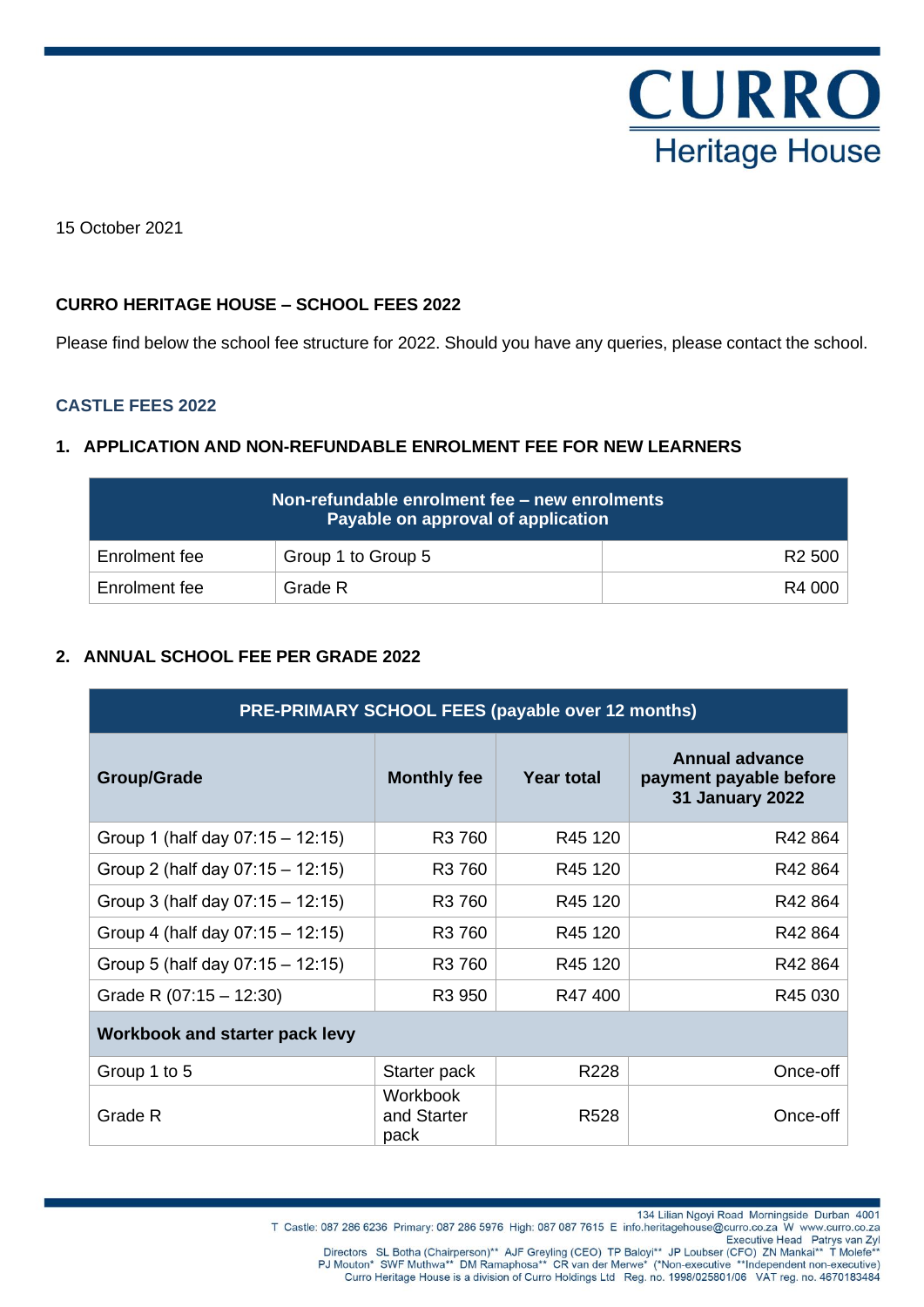

## **PRE-PRIMARY SCHOOL FEES (payable over 12 months)**

| <b>Aftercare</b>                                  | <b>Monthly</b> | Year total          |  |
|---------------------------------------------------|----------------|---------------------|--|
| Aftercare Group 1 to Group 5<br>$(12:15 - 17:15)$ | R900           | R <sub>10</sub> 800 |  |
| Aftercare Grade R (12:30 - 17:15)                 | R950           | R <sub>11</sub> 400 |  |

## **PLEASE NOTE:**

In addition to these fees, there will be occasional charges for items such as school photographs, excursions, yearbook etc.

**These will be communicated to parents well in advance.**

#### **GRADES 1 TO 7 FEES 2022**

#### **1. APPLICATION AND NON-REFUNDABLE ENROLMENT FEE FOR NEW LEARNERS**

|               | Non-refundable enrolment fee - new enrolments<br>Payable on approval of application |        |
|---------------|-------------------------------------------------------------------------------------|--------|
| Enrolment fee | Grade 1 to Grade 7                                                                  | R4 000 |

# **2. ANNUAL SCHOOL FEE PER GRADE**

| PRIMARY SCHOOL FEES (payable over 12 months) |                    |                   |                                                                           |  |
|----------------------------------------------|--------------------|-------------------|---------------------------------------------------------------------------|--|
| Grade                                        | <b>Monthly fee</b> | <b>Year total</b> | <b>Annual advance</b><br>payment payable before<br><b>31 January 2022</b> |  |
| Grade 1                                      | R4 350             | R52 200           | R49 590                                                                   |  |
| Grade 2                                      | R4410              | R52 920           | R50 274                                                                   |  |
| Grade 3                                      | R4410              | R52 920           | R50 274                                                                   |  |
| Grade 4                                      | R4 740             | R56 880           | R54 036                                                                   |  |
| Grade 5                                      | R4 770             | R57 240           | R54 378                                                                   |  |
| Grade 6                                      | R4 770             | R57 240           | R54 378                                                                   |  |
| Grade 7                                      | R <sub>5</sub> 200 | R62 400           | R59 280                                                                   |  |
| <b>Workbook levy</b>                         |                    |                   |                                                                           |  |
| Grade 1                                      |                    | R455              | Once-off                                                                  |  |
| Grade 2                                      |                    | R615              | Once-off                                                                  |  |
| Grade 3                                      |                    | R680              | Once-off                                                                  |  |
| Grade 4                                      |                    | R <sub>555</sub>  | Once-off                                                                  |  |
| Grade 5                                      |                    | R395              | Once-off                                                                  |  |
| Grade 6                                      | Afrikaans          | R245              | Once-off                                                                  |  |
| Grade 6                                      | isiZulu            | R410              | Once-off                                                                  |  |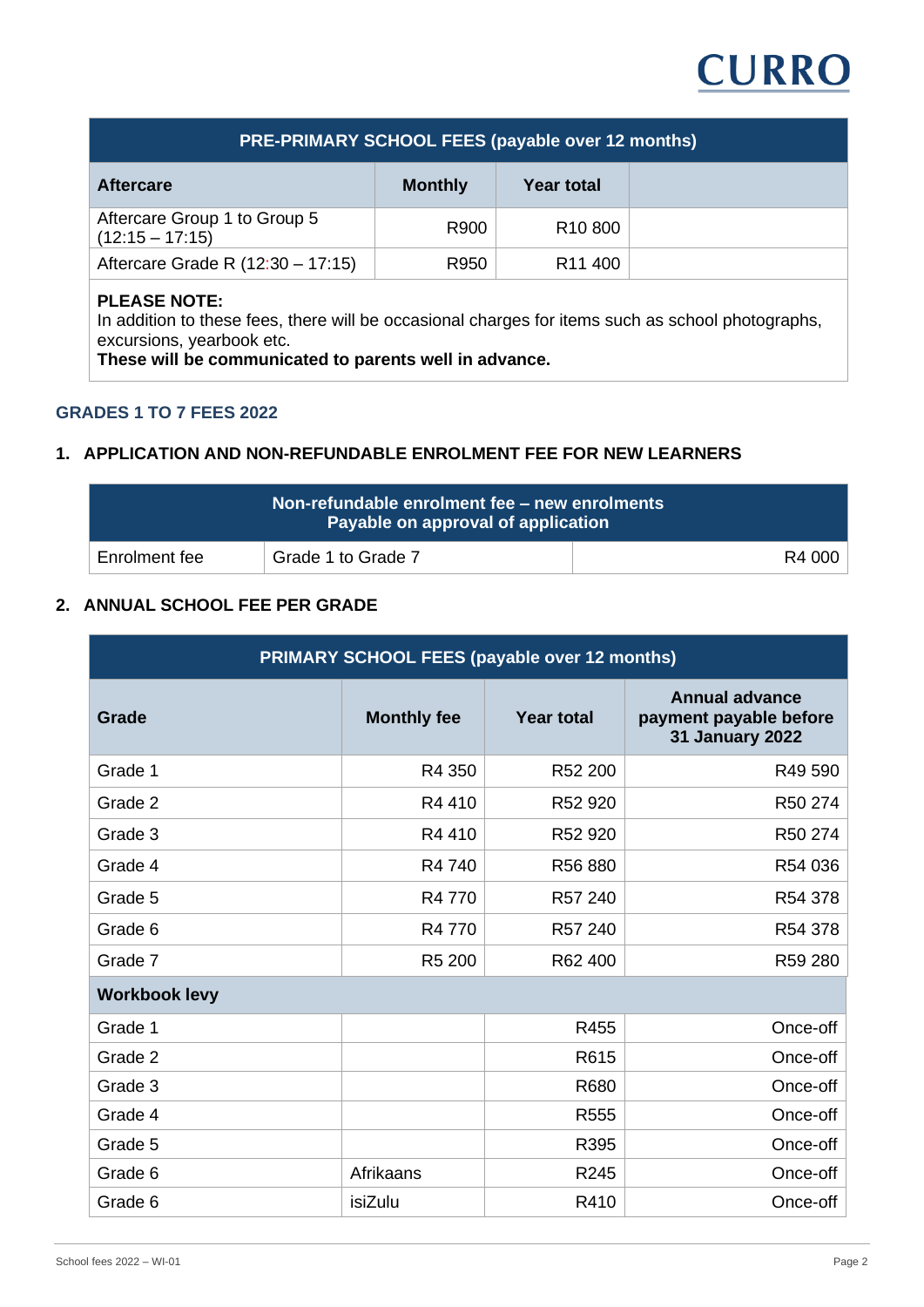# **CURRO**

| <b>PRIMARY SCHOOL FEES (payable over 12 months)</b>           |                                         |                     |                                                                           |  |  |
|---------------------------------------------------------------|-----------------------------------------|---------------------|---------------------------------------------------------------------------|--|--|
| Grade                                                         | <b>Year total</b><br><b>Monthly fee</b> |                     | <b>Annual advance</b><br>payment payable before<br><b>31 January 2022</b> |  |  |
| Grade 7                                                       | Afrikaans                               | R <sub>225</sub>    | Once-off                                                                  |  |  |
| Grade 7                                                       | isiZulu                                 | R390                | Once-off                                                                  |  |  |
| <b>AFTERCARE</b>                                              | <b>Monthly</b>                          | <b>Year total</b>   |                                                                           |  |  |
| Aftercare Grades 1 to 7 From<br>the end of school until 17:15 | R950                                    | R <sub>11</sub> 400 |                                                                           |  |  |

## **PLEASE NOTE:**

In addition to these fees there will be occasional charges for items such as school photographs, excursions, yearbook etc.

*These will be communicated to parents well in advance.*

### **GRADES 8 TO 12 FEES 2022**

#### **1. APPLICATION AND NON-REFUNDABLE ENROLMENT FEE FOR NEW LEARNERS**

|               | Non-refundable enrolment fee - new enrolments<br>Payable on approval of application |        |
|---------------|-------------------------------------------------------------------------------------|--------|
| Enrolment fee | Grade 8 to Grade 12                                                                 | R4 500 |

#### **2. ANNUAL SCHOOL FEE PER GRADE**

| HIGH SCHOOL FEES (payable over 12 months) |                    |                   |                                                                           |  |  |
|-------------------------------------------|--------------------|-------------------|---------------------------------------------------------------------------|--|--|
| Grade                                     | <b>Monthly fee</b> | <b>Year total</b> | <b>Annual advance</b><br>payment payable before<br><b>31 January 2022</b> |  |  |
| Grade 8                                   | R5 770             | R69 240           | R65 778                                                                   |  |  |
| Grade 9                                   | R5 770             | R69 240           | R65 778                                                                   |  |  |
| Grade 10                                  | R6 170             | R74 040           | R70 338                                                                   |  |  |
| Grade 11                                  | R <sub>6</sub> 170 | R74 040           | R70 338                                                                   |  |  |
| Grade 12                                  | R6 170             | R74 040           | R70 338                                                                   |  |  |
| <b>Subject levies</b>                     |                    |                   |                                                                           |  |  |
| Afrikaans                                 | Grades 8 to 10     | R275              | Once-off                                                                  |  |  |
| Technology                                | Grades 8 and 9     | <b>R90</b>        | Once-off                                                                  |  |  |
| <b>Arts and Culture</b>                   | Grades 8 and 9     | R <sub>245</sub>  | Once off                                                                  |  |  |
| Mathematics 'Siyavula'                    | Grades 8 to 12     | R85               | Once-off                                                                  |  |  |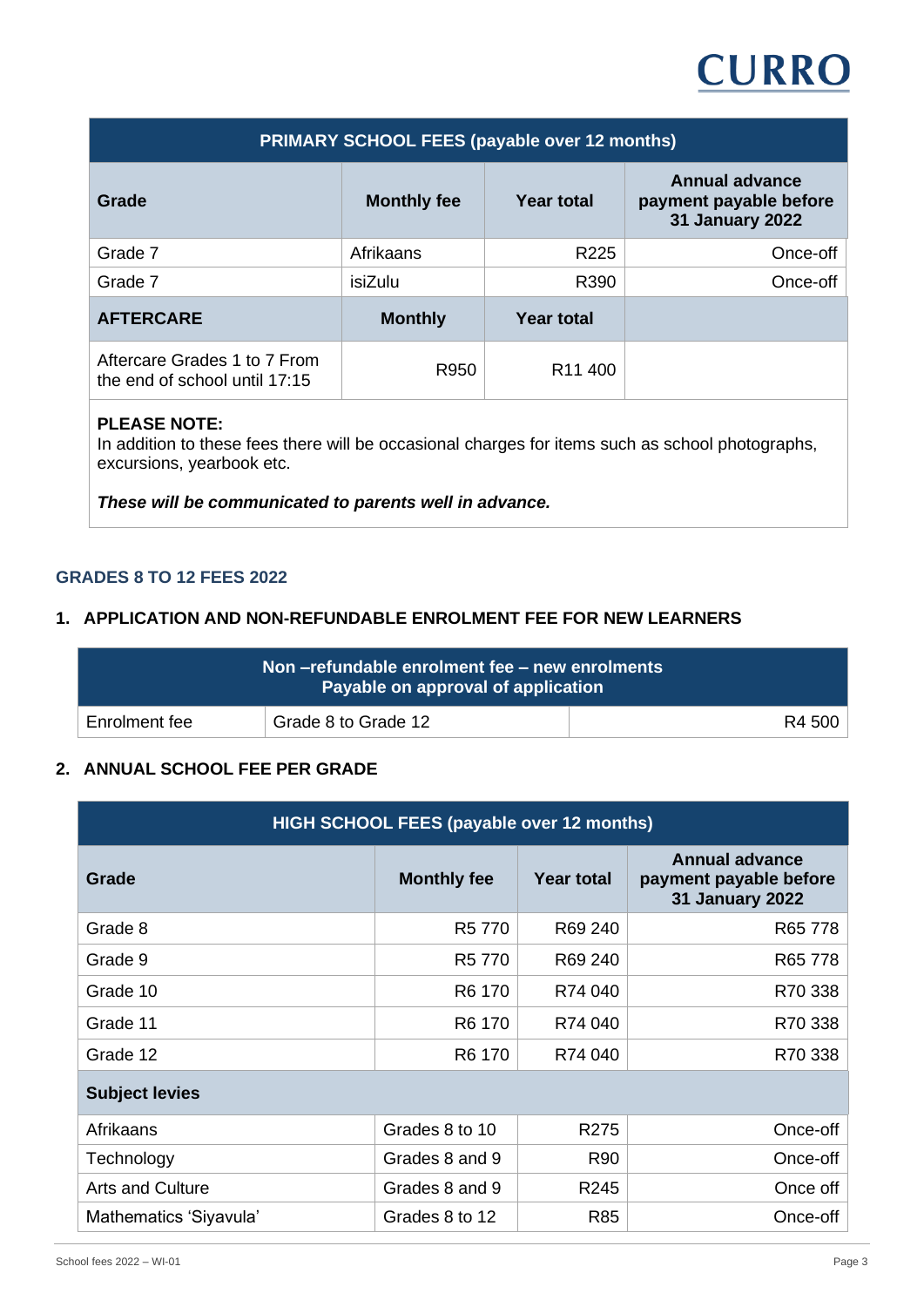# **CURRO**

| <b>HIGH SCHOOL FEES (payable over 12 months)</b>                                                                                                                                                   |                    |                     |                                                                           |  |
|----------------------------------------------------------------------------------------------------------------------------------------------------------------------------------------------------|--------------------|---------------------|---------------------------------------------------------------------------|--|
| <b>Grade</b>                                                                                                                                                                                       | <b>Monthly fee</b> | <b>Year total</b>   | <b>Annual advance</b><br>payment payable before<br><b>31 January 2022</b> |  |
| Science 'Siyavula'                                                                                                                                                                                 | Grades 8 to 12     | R85                 | Once-off                                                                  |  |
| <b>EGD</b>                                                                                                                                                                                         | Grades 10 to 12    | R240                | Once-off                                                                  |  |
| Design                                                                                                                                                                                             | Grades 10 to 12    | R <sub>550</sub>    | Once-off                                                                  |  |
| Drama                                                                                                                                                                                              | Grade 12           | R750                | Once-off                                                                  |  |
| Afrikaans                                                                                                                                                                                          | Grade 11           | R <sub>195</sub>    | Once-off                                                                  |  |
| Afrikaans                                                                                                                                                                                          | Grade 12           | R735                | Once-off                                                                  |  |
| *IEB fees, first seven subjects                                                                                                                                                                    | Grade 12           | R7 659              | Once-off                                                                  |  |
| <b>Aftercare</b>                                                                                                                                                                                   | <b>Monthly</b>     | <b>Year total</b>   |                                                                           |  |
| Aftercare Grades 8 to 12 from the<br>end of school (14:30) until 17:15<br>(under review)                                                                                                           | R950               | R <sub>11</sub> 400 |                                                                           |  |
| Wider subject choice offering<br>Grades 8 to 12: Cost per subject<br>Costs are only applicable if taken as an<br>additional 8th, 9th or 10th subject<br>(See more information under general below) | R800               | R9 600              |                                                                           |  |

#### **PLEASE NOTE:**

In addition to these fees there may be occasional charges for items such as school photographs, excursions, yearbook etc. *These will be communicated to parents well in advance.*

\* The IEB fees will be billed in February 2022 and will be due and payable on or before

**1 March 2022**.

## **PAYMENT METHOD**

If you are not yet paying by debit order, we request that you do so as soon as possible since this substantially reduces the administrative burden to identify deposits into our bank account and allocate to the correct learner accounts. We rely on predictable monthly cash flows to manage our affairs.

Please complete a debit-order form and deliver it by hand to the school's bursar before 3 December 2021. The form is available from the school and on the Curro website at www.curro.co.za.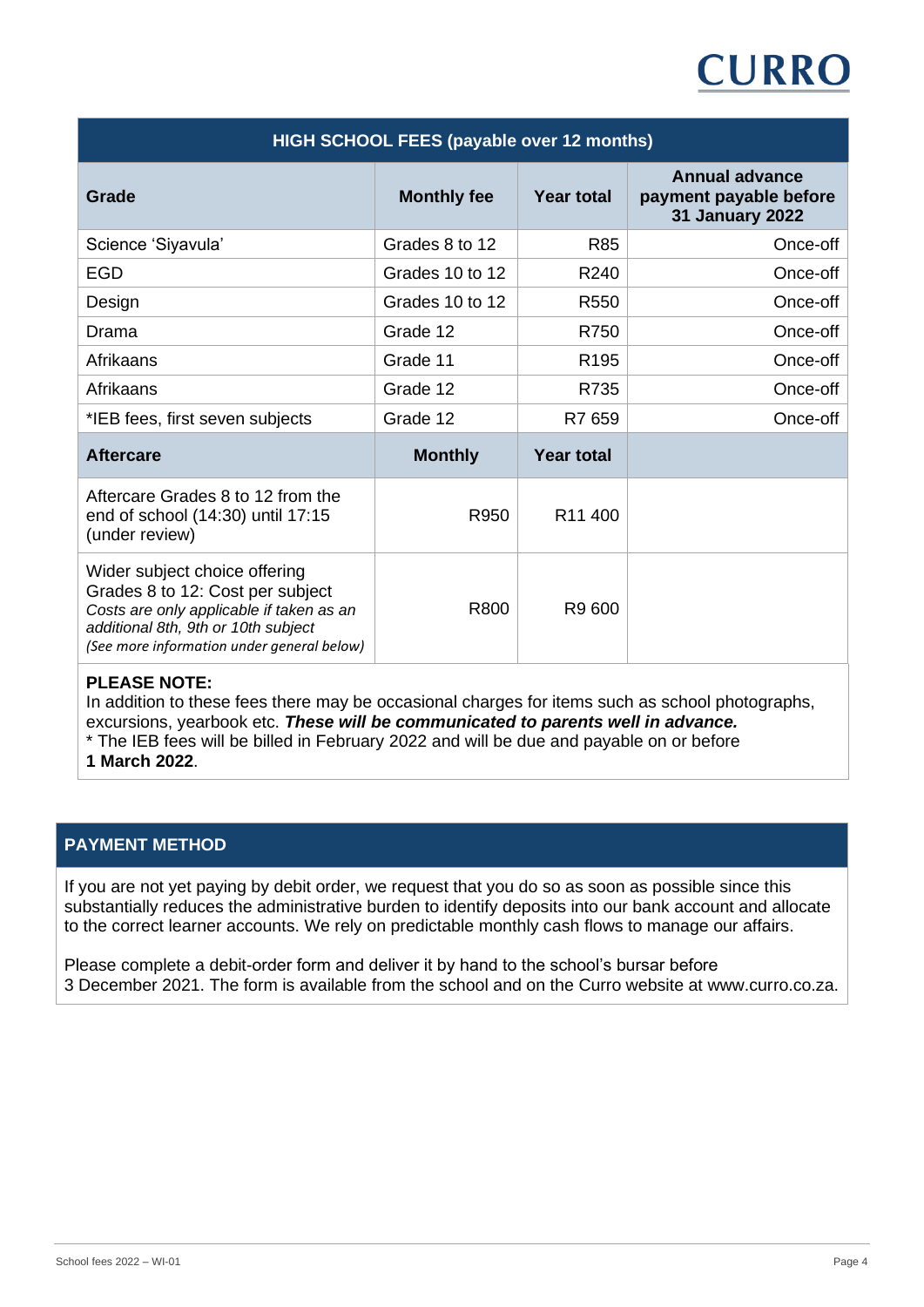

### **GENERAL**

#### **1. School fees**

School fees for 2022 exclude the following:

- The e-learning device and any insurance, maintenance or other costs relating to the device itself
- Hard-copy/digital textbooks/workbooks
- The school uniform
- **Stationerv**
- Entrance fees, travel costs, accommodation and food for school excursions and sports trips (unless otherwise advised by the school)
- School photos
- School yearbook
- The cost of therapists or psychologists

#### **2. Aftercare fees**

Aftercare fees for 2022 include the following:

- **Supervision**
- Homework time

#### **3. E-learning devices**

E-learning devices will be utilised by all learners from Grade 7 to Grade 12.

This will have the following impact on you:

- If your child is in Grade 7 to Grade 12, you will be responsible for purchasing an e-learning device for your child to use. This is to be purchased at the service provider of your choice.
- The school will provide you with details and the minimum specifications required for the device in due course. Please check with the receptionist at the high school reception for the latest minimum specifications before purchasing.
- You will be responsible for the insurance and general maintenance and care of the device.

#### **4. Wider subject choice offering**

A wider subject choice offering is now available to all learners at Curro and Curro-managed schools across the country. The online classes are available during normal class times. An additional charge is applicable to learners who opt for an additional subject (8th, 9th or 10th subjects), as outlined below.

| <b>SUBJECT</b>          | <b>GRADES</b>    | <b>MONTHLY FEE</b><br>(only for 8th, 9th,<br>10th subjects) |
|-------------------------|------------------|-------------------------------------------------------------|
| Accounting              | Grades 10 and 11 | R800                                                        |
| AP English              | Grade 10         | R800                                                        |
| <b>AP Mathematics</b>   | Grades 10 and 11 | R800                                                        |
| <b>Business Studies</b> | Grade 10         | R800                                                        |
| <b>CAT</b>              | Grades 10 to 12  | R800                                                        |
| <b>Design Studies</b>   | Grades 10 to 12  | R800                                                        |
| Economics               | Grade 10         | R800                                                        |